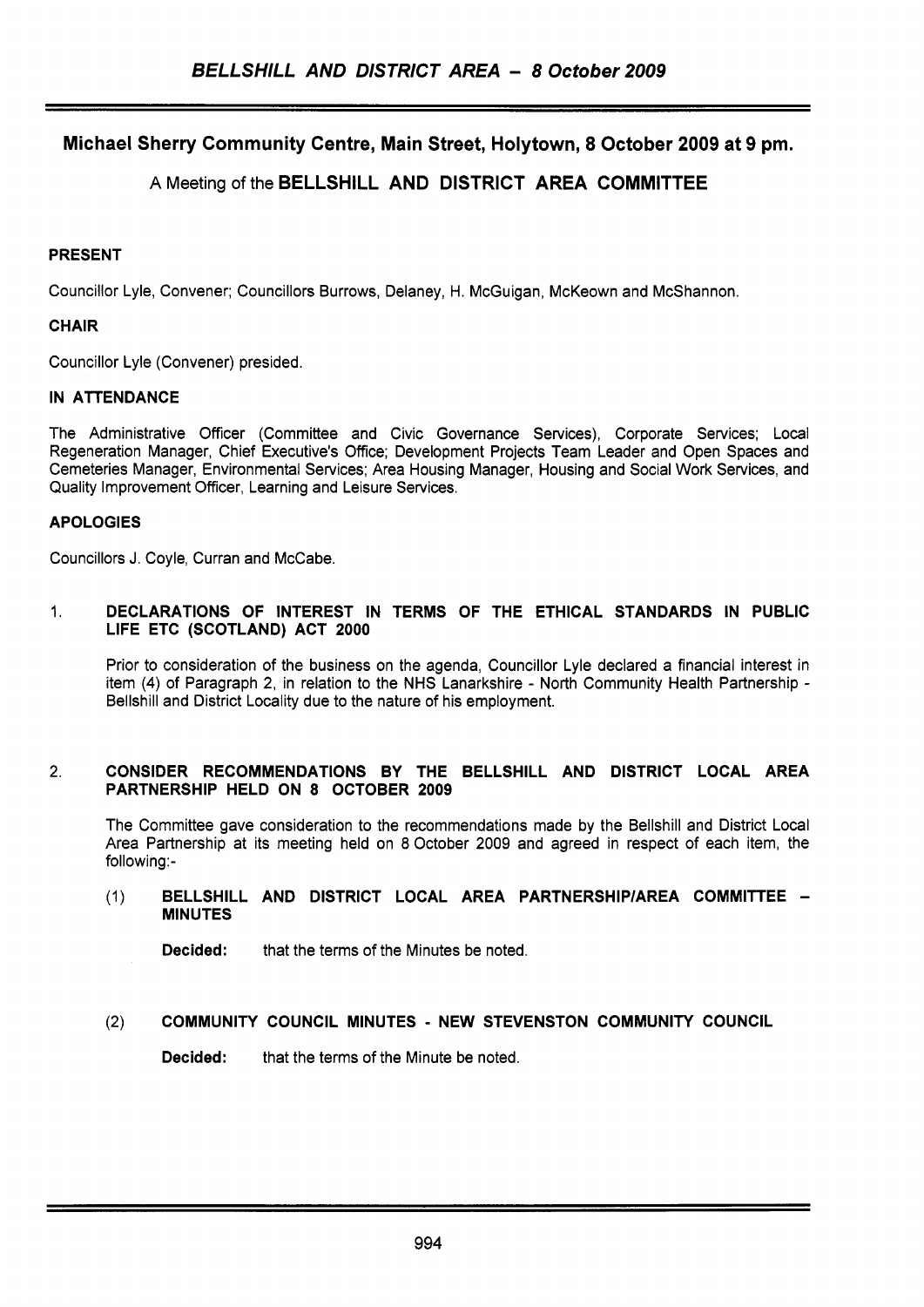**(3)** NORTH LANARKSHIRE PARTNERSHIP BOARD - MINUTE OF 9 SEPTEMBER 2009

**Decided:** that the terms of the Minute be noted.

Councillor Lyle, having declared a financial interest by reason of the nature of his employment, took no part in the consideration and determination of the following item of business. Councillor Lyle also demitted the Chair for the duration of this item only and Councillor McKeown took the Chair.

### $(4)$ NHS LANARKSHIRE - NORTH COMMUNITY HEALTH PARTNERSHIP - BELLSHILL AND DISTRICT LOCALITY

**Decided:** that the position be noted.

#### JOINT COMMUNITY SAFETY REPORT  $(5)$

### Decided:

- (1) that consideration be given to the provision of funding from the Local Development Programme 2010/2011 in support of the Blue Light Disco, and
- (2) that the content of the report be otherwise noted.

#### PROVISION **OF** REDEPLOYABLE CCTV CAMERAS  $(6)$

Decided: that funding of *f5,000* be allocated from the Local Development Programme for the provision of two redeployable CCTV cameras within each ward of the Bellshill and District area, the location of which would be agreed by the partners in association with the local Members.

### (7) LOCAL DEVELOPMENT PROGRAMME

### Decided:

- (1) that the progress in delivering the projects within the Local Development Programme for 2008/2009, as detailed in Appendix 1 to the report, and 2009/2010, as detailed in Appendix 2 to the report, be noted;
- (2) that the additional funding for the project, as detailed in Appendix 3 to the report, be approved for inclusion in the 2009/2010 Local Development Programme;
- **(3)** that, in addition to the recommendations in items (5) and (6) above, the projects, as detailed in Appendix **4** to the report, be approved for delivery in the 2010/2011 Local Development Programme, and
- **(4)** that further reports on progress be submitted to future meetings of the Bellshill and District Local Area Partnership.